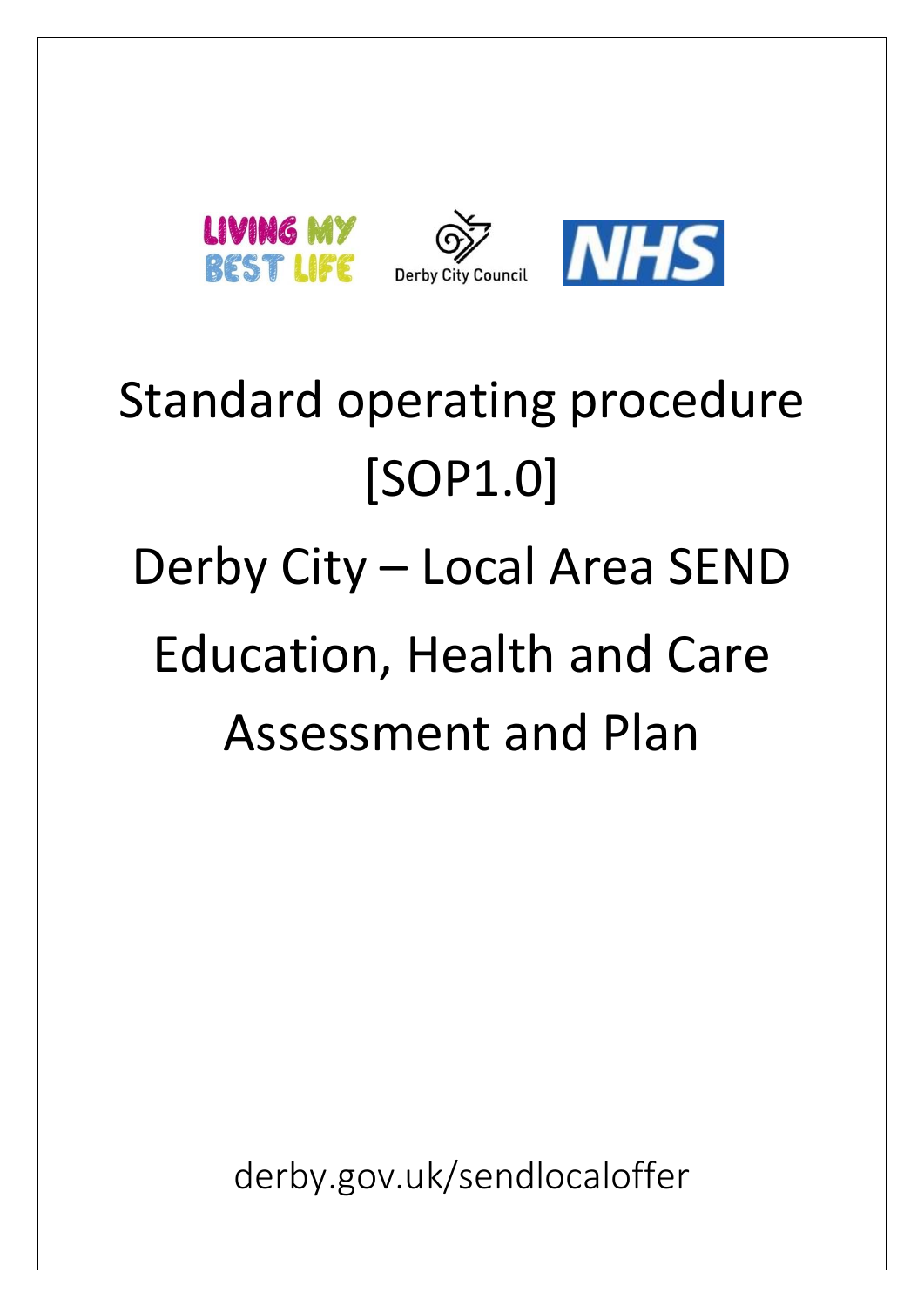## **Table of Contents**

| 1. |  |
|----|--|
| 2. |  |
|    |  |
|    |  |
|    |  |
|    |  |
|    |  |
|    |  |
| 3. |  |
| 4. |  |
|    |  |
|    |  |
|    |  |
|    |  |
|    |  |
| 5. |  |
| 6. |  |
| 7. |  |
| 8. |  |

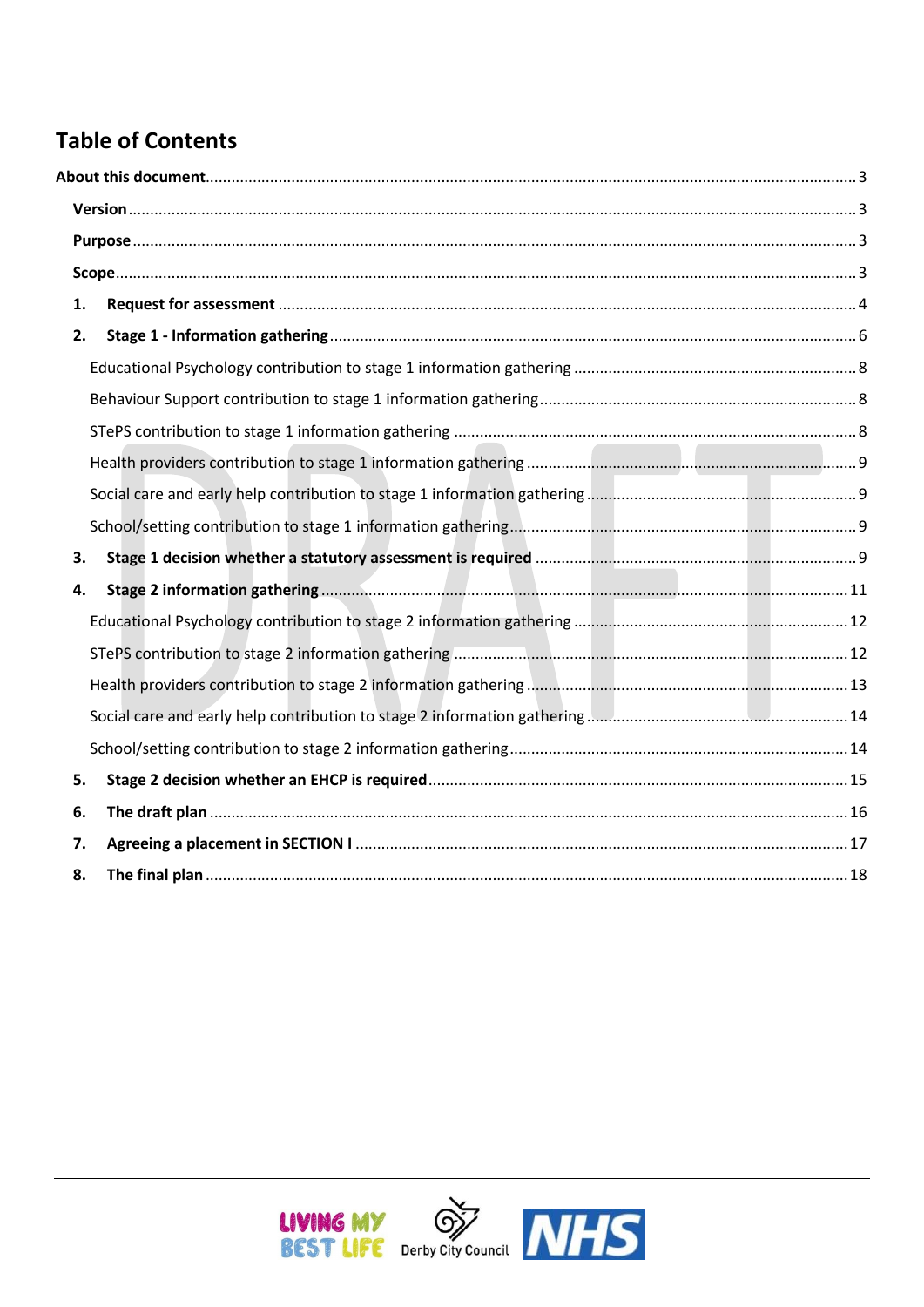# <span id="page-2-0"></span>**About this document**

#### <span id="page-2-1"></span>**Version**

| Version<br>number | Approved by                  | <b>Revision date</b> | Description of changes                                                                                         | Author        |
|-------------------|------------------------------|----------------------|----------------------------------------------------------------------------------------------------------------|---------------|
| 1.0               |                              | 10/12/2020           | Initial draft in accordance with the<br>specific requirements as set out in the<br>written statement of action | Daniel Marson |
| 1.1               |                              | 30/04/2021           | Input from social care and health<br>providers added to the document                                           | Daniel Marson |
| 2.0               | Local Area Delivery<br>Group |                      | Draft agreed and published on the local<br>offer                                                               | Daniel Marson |

#### <span id="page-2-2"></span>**Purpose**

Most children and young people with SEN or disabilities will have their needs met within local mainstream early years settings, schools or colleges. Some children and young people may require an EHC needs assessment for the local authority to decide whether it is necessary for it to make provision in accordance with an EHC plan.

The purpose of an EHC plan is to make special educational provision to meet the special educational needs of the child or young person, to secure the best possible outcomes for them across education, health and social care and, as they get older, prepare them for adulthood.

This document will act as a clear operational guide that will be disseminated to all, providers, and frontline staff. This will also be published on our Local Offer website, defining our joint arrangements for EHCPs. This will serve to improve communication and transparency with professionals, parents, carers and children and young people with the EHCP process.

A clear standard operational procedure will support the local objectives of ensuring that front-line staff understand and find our SEND process easy to navigate, and in turn make it easier for parents to navigate the process.

#### <span id="page-2-3"></span>**Scope**

This procedure is focussed on the Education, Health and Care Needs Assessment and Plan process only. Separate guidance for the reviewing, amending, and ceasing of plans will be produced and appended to this document.

It acknowledges that significant activity across the local area is undertaken before a child or young person's needs escalate to a level where an EHCP is required, and after a plan is finalised.

The local offer outlines all services available across the city: [www.derby.gov.uk/sendlocaloffer](http://www.derby.gov.uk/sendlocaloffer)

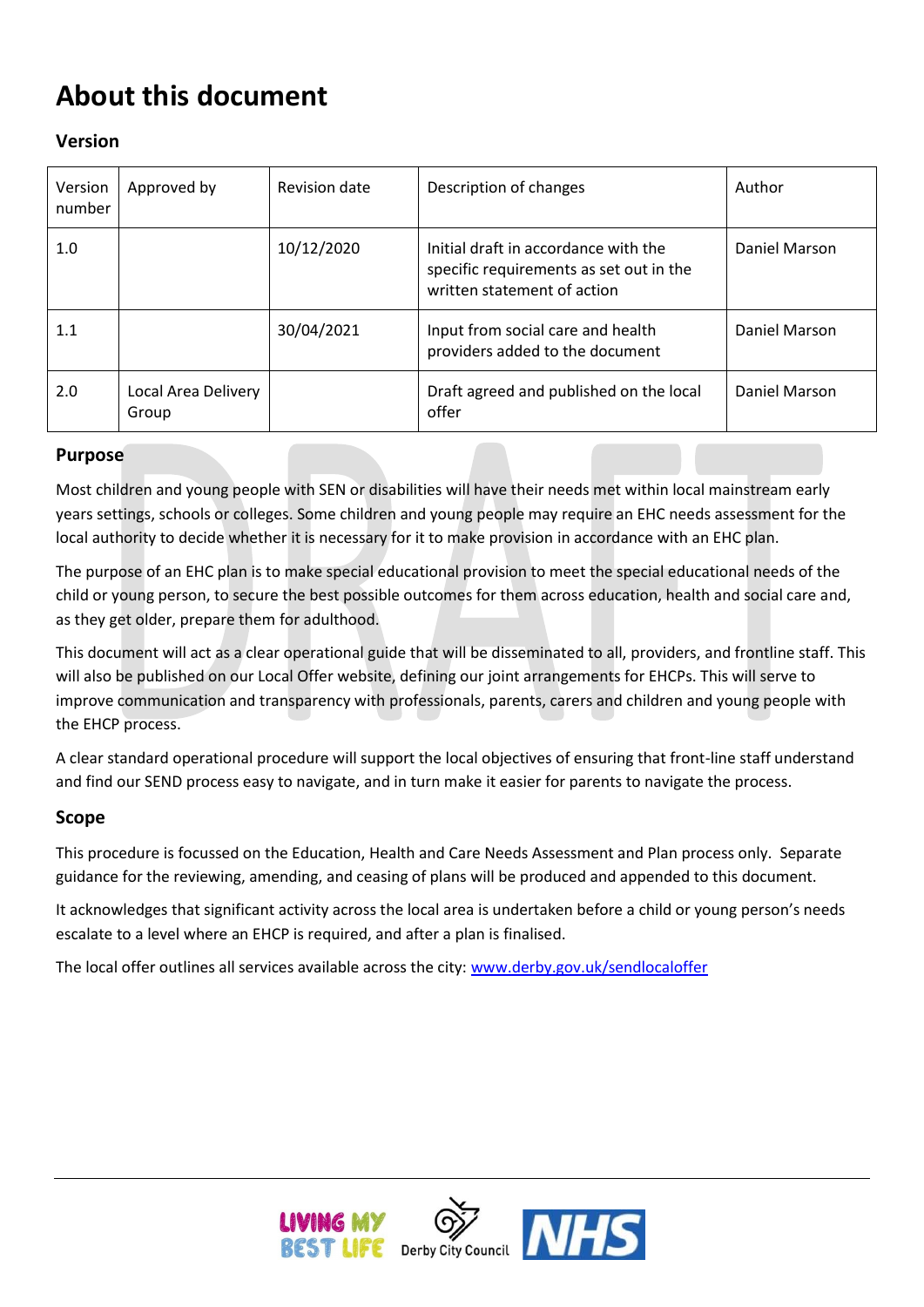## **1.Request for assessment**

The process of requesting an education, health and care assessment from the local authority and the steps taken upon receipt

<span id="page-3-0"></span>

| 1.1. | The following people have a specific right to ask the local authority to conduct an education, health and<br>care needs assessment for a child or young person aged between 0 and 25:<br>the child's parent or carer (with parental responsibility) or an organisation nominated by a parent<br>a young person over the age of 16 but under the age of 25 (or an organisation nominated by<br>them), and<br>a person acting on behalf of a school or post-16 institution <sup>1</sup>                                                                                                                                                                            |                                                                                      |                                |
|------|------------------------------------------------------------------------------------------------------------------------------------------------------------------------------------------------------------------------------------------------------------------------------------------------------------------------------------------------------------------------------------------------------------------------------------------------------------------------------------------------------------------------------------------------------------------------------------------------------------------------------------------------------------------|--------------------------------------------------------------------------------------|--------------------------------|
| 1.2. | Other professionals can bring a young person to the attention of the local authority if they believe that the<br>child has SEND and may need provision in accordance with an EHCP. This could include, for example,<br>foster carers, health and social care professionals, early years practitioners, youth offending teams or<br>probation services, those responsible for education in custody, school or college staff or a family friend.<br>In such cases email, or written notification should be sent to the local authority and the EHCP Team will<br>then contact the parent and school to investigate whether the process in 1.1 should be initiated. | All professionals,<br>parents/carers<br>working with<br>children and<br>young people |                                |
| 1.3. | The local authority makes available referral request forms on the Local Offer<br>(https://www.derby.gov.uk/education-and-learning/derbys-send-local-offer/ehc-assessments-plans/) to<br>support those wishing to make a request for an education, health and care needs assessment.<br>However, the authority must also consider a request made in writing or by email. All requests should be<br>sent to:<br>EHCP@derby.gov.uk<br>SEND Admin Team, Derby City Council, Council House, Corporation Street, Derby DE1 2FS                                                                                                                                         |                                                                                      |                                |
| 1.4. | Parents and young people can be supported to complete a referral via:<br>SENDIASS.<br>Local offer<br>The voluntary sector e.g. Umbrella and Fun-abil8y                                                                                                                                                                                                                                                                                                                                                                                                                                                                                                           |                                                                                      | CYP EHCNA Request<br>form.docx |

<sup>1</sup> SEND Code of Practice 2015 (9.8)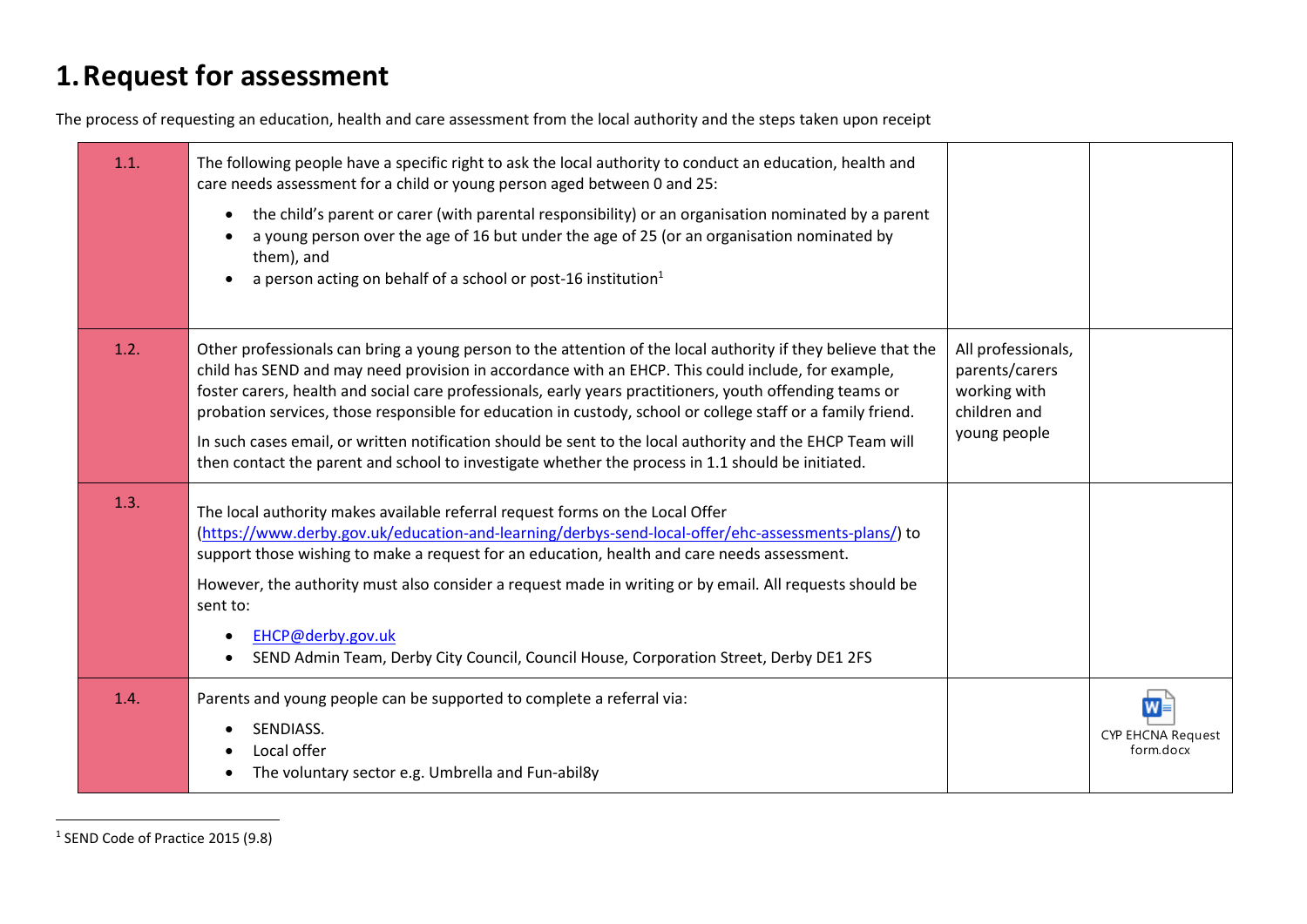|      | A parent and or young person is advised to speak to their SENCO before submitting a request for a needs<br>assessment.<br>A parent or young person is not asked to provide a specific list of evidence to accompany their request,<br>but the request form does indicate documentary evidence that may support their case.                                                                                                                   |                           | $W =$<br>P EHCNA Request<br>form.docx |
|------|----------------------------------------------------------------------------------------------------------------------------------------------------------------------------------------------------------------------------------------------------------------------------------------------------------------------------------------------------------------------------------------------------------------------------------------------|---------------------------|---------------------------------------|
| 1.5. | Evidence to be provided if requested by an educational setting<br>Threshold criteria questionnaire in relevant PAN<br>Evidence of two cycles of assess-plan-do-review<br>Details of current academic/developmental levels                                                                                                                                                                                                                    |                           | Setting EHCNA<br>Request form.docx    |
| 1.6. | Within 2 working days of receipt of a request for assessment, an electronic file will be created and the<br>child/young person will be registered on the authority's case management system (Synergy), if they are<br>not already known to the service.<br>The request will be allocated to an EHCP Officer based on the child or young persons' current educational<br>setting or, where they are not in a setting, on their home postcode. | <b>SEND Admin</b><br>team |                                       |
| 1.7. | Where an EHC needs assessment request has been received within 6 months of a previous needs<br>assessment being completed, the local authority will reserve the right to refuse the request. This decision<br>will be referred to the EHCP Manager <sup>2</sup>                                                                                                                                                                              | <b>EHCP Manager</b>       |                                       |
| 1.8. | The parent will be issued with a letter acknowledging receipt of the request. This letter will introduce their<br>allocated EHCP Officer and explain the first stage of the process.                                                                                                                                                                                                                                                         | <b>EHCP Officer</b>       | Acknowledgement.<br>docx              |

**<sup>2</sup> SEND Code of Practice 2015 (9.11)**

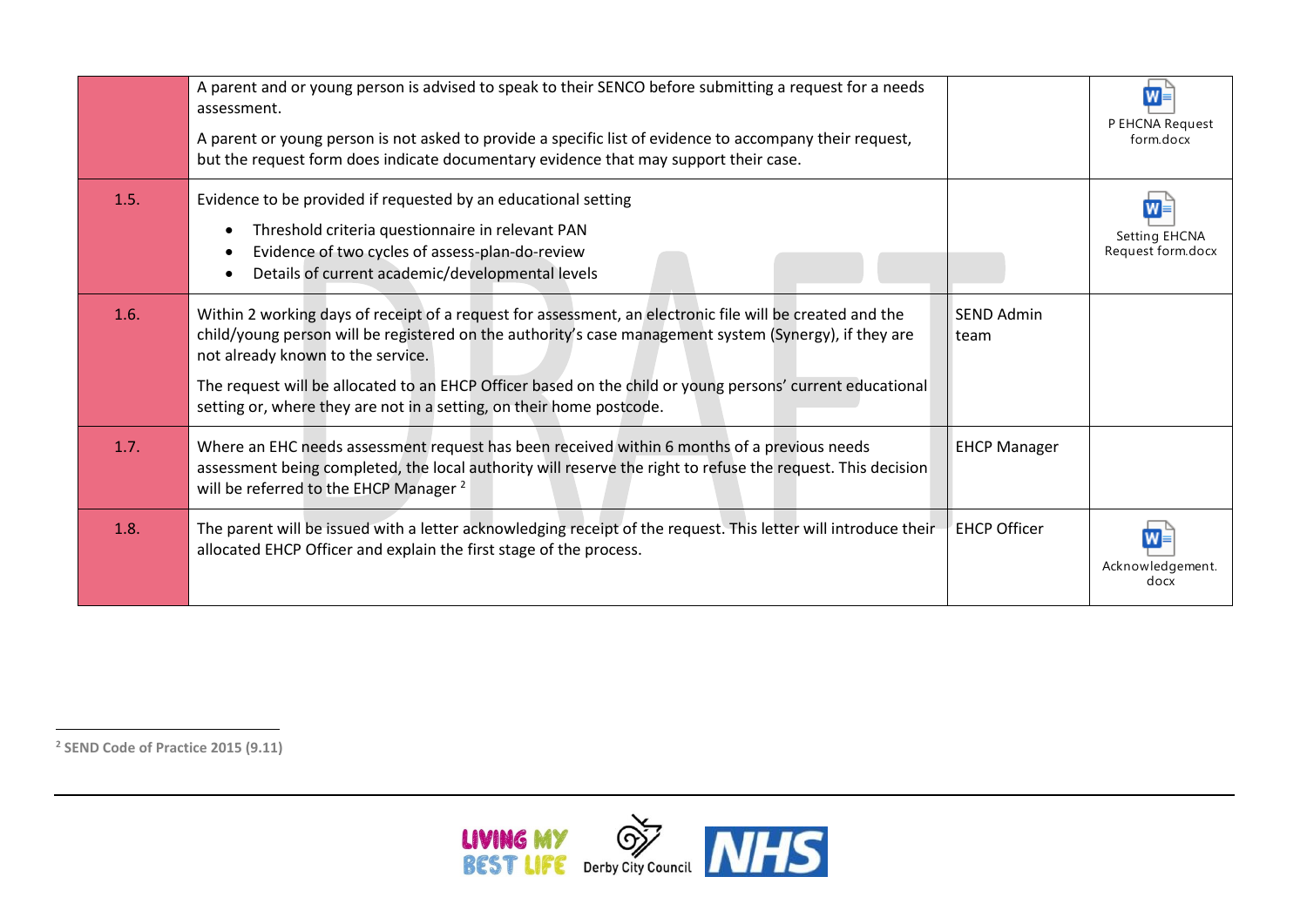| 1.9.  | Where the parent was not responsible for requesting the EHC needs assessment, they will be contacted,<br>without delay, to get their views on the request made and issued with a parental request form to<br>complete $3$                                                                                   | <b>EHCP Caseworker</b> | W<br>P EHCNA Request<br>form.docx                      |
|-------|-------------------------------------------------------------------------------------------------------------------------------------------------------------------------------------------------------------------------------------------------------------------------------------------------------------|------------------------|--------------------------------------------------------|
| 1.10. | The allocated officer will telephone the parent and discuss the referral and upcoming information<br>gathering stage. The officer will triage the request and consider whether the referral can be fast tracked<br>straight to stage 1 decision making based on the volume of information already gathered. | <b>EHCP Officer</b>    | W <sub>2</sub><br>EHC01 Panel<br>referral and checklis |
|       | In considering this, the officer will pay regard to the EHC Assessment Panel checklist, which outlines a local<br>guideline to help consider the appropriateness of an assessment and consider whether information is<br>sufficient to make a judgement in each area. <sup>4</sup>                          |                        |                                                        |

# **2. Stage 1 - Information gathering**

The process of gathering information to inform a decision about whether to carry out a education, health and care assessment. This section identifies the process for each contributing service to provide information

| 2.1. | Information gathered in the initial request will be collated, and agencies from across the local area will be<br>asked for their existing involvement with, and knowledge of the young person, including copies of reports<br>or letters from the past 12 months. Requests are coordinated through Synergy and a manual assessment<br>spreadsheet. | <b>EHCP Caseworker</b> |                                                                      |
|------|----------------------------------------------------------------------------------------------------------------------------------------------------------------------------------------------------------------------------------------------------------------------------------------------------------------------------------------------------|------------------------|----------------------------------------------------------------------|
| 2.2. | Email requests will be sent to the following local area points of contact:<br>Education Psychology - EPSStatutory@derby.gov.uk<br>Behaviour Support (primary) - amanda.fower@newtonswalk.derby.sch.uk<br>Behaviour support (secondary) - senco@kingsmead.derby.sch.uk<br>STePS Team                                                                | EHCP caseworker        | $\overline{\mathsf{w}}$<br><b>EHC3A Professional</b><br>Request.docx |

<span id="page-5-0"></span><sup>3</sup> **SEND Code of Practice 2015 (9.27)**

**<sup>4</sup> SEND Code of Practice 2015 (9.17)**

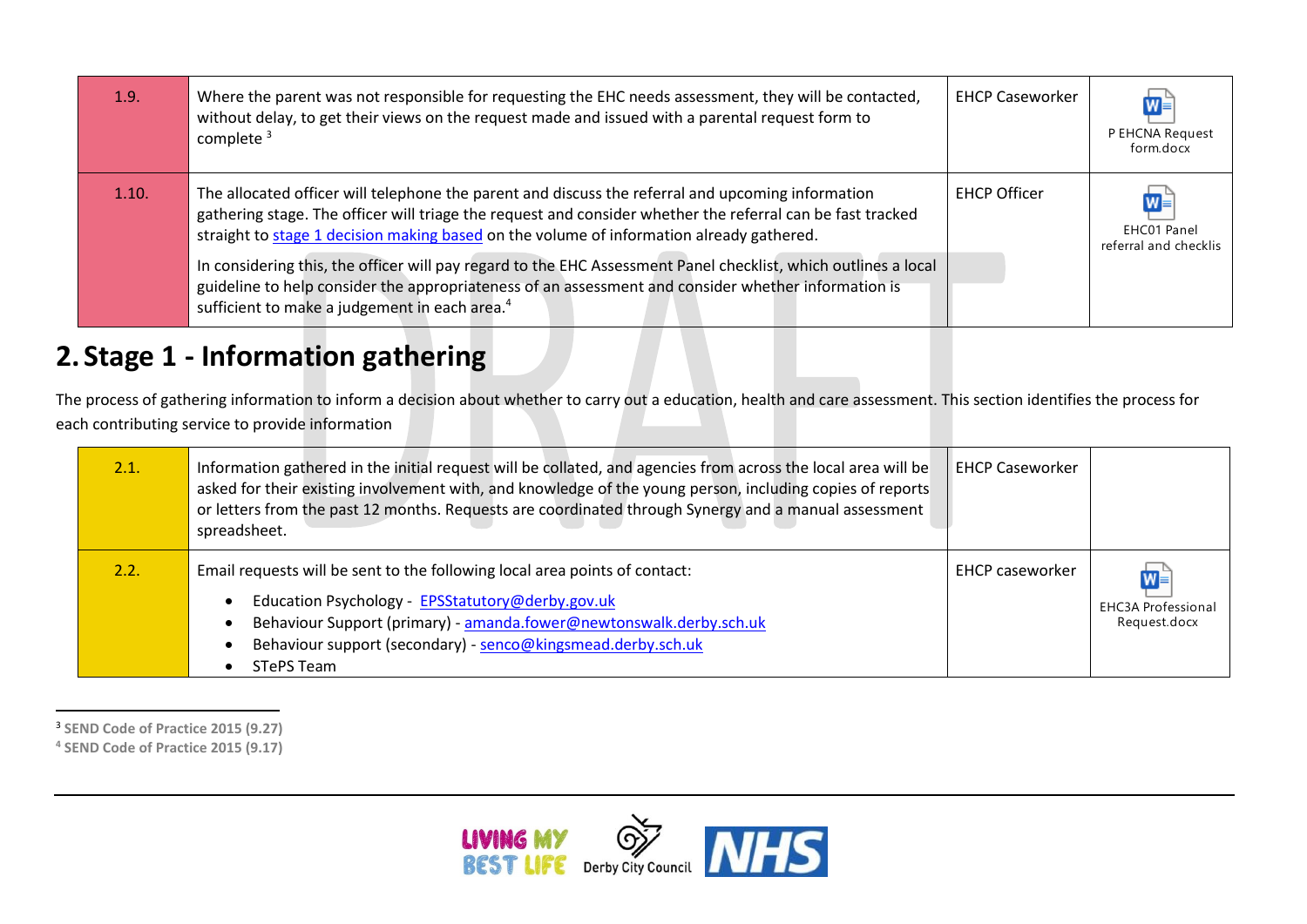|      | StepsAdmin@derby.gov.uk<br>NHS Provider trusts via SEND single point of access (SPA)<br>Derbyshire Healthcare NHS Foundation Trust dmh-tr.specialneedsmedicals@nhs.net<br>$\circ$<br>University of Derby and Burton NHS Trust dhft.derbychildrenhospitalsendspa@nhs.net<br>$\circ$<br>Derbyshire Community Health Services Trust - dchst.adminderby@nhs.net,<br>$\Omega$<br>dchst.sltadminehcp@nhs.net<br>Social care<br>Contact.Support@derby.gov.uk<br>Current school SENCO - Where the school made the initial request, contact will still be made to<br>request any additional information<br>Previous school SENCO - Where the child or young person has transitioned within the past 6<br>months<br>Emails will be sent with the Subject title:<br><b>Derby City EHCNA stage 1 Request</b> |                                                             | $\mathbf{w}$<br><b>EHC3B Professional</b><br>Request.docx<br>(examples of<br>request letters -<br>issued by email-<br>specific copies<br>for each partner<br>are available) |
|------|--------------------------------------------------------------------------------------------------------------------------------------------------------------------------------------------------------------------------------------------------------------------------------------------------------------------------------------------------------------------------------------------------------------------------------------------------------------------------------------------------------------------------------------------------------------------------------------------------------------------------------------------------------------------------------------------------------------------------------------------------------------------------------------------------|-------------------------------------------------------------|-----------------------------------------------------------------------------------------------------------------------------------------------------------------------------|
| 2.3. | Local providers are expected to contribute information that they hold to identify:<br>the nature and extent of a child's SEN<br>action already taken by the school in respect of the graduated response and the cycles of assess-<br>plan-do-review<br>academic attainment and improvement and the nature of interventions in place to deliver this.<br>Physical, emotional, social development and health needs, and what has been done thus far to<br>meet these<br>Any additional time required to complete their education, for young people aged over $185$<br>All providers are asked to respond within 15 days of the request by email to <b>SENDAdmin@derby.gov.uk</b>                                                                                                                   | Responsible<br>points of contact<br>within service<br>areas |                                                                                                                                                                             |
| 2.4. | The case is manually monitored to track when all responses have been received. Responses are saved to<br>the child's file on OpenText, along with the email as proof of date of receipt.                                                                                                                                                                                                                                                                                                                                                                                                                                                                                                                                                                                                         |                                                             |                                                                                                                                                                             |

**<sup>5</sup> SEND Code of Practice 2015 (9.14)**

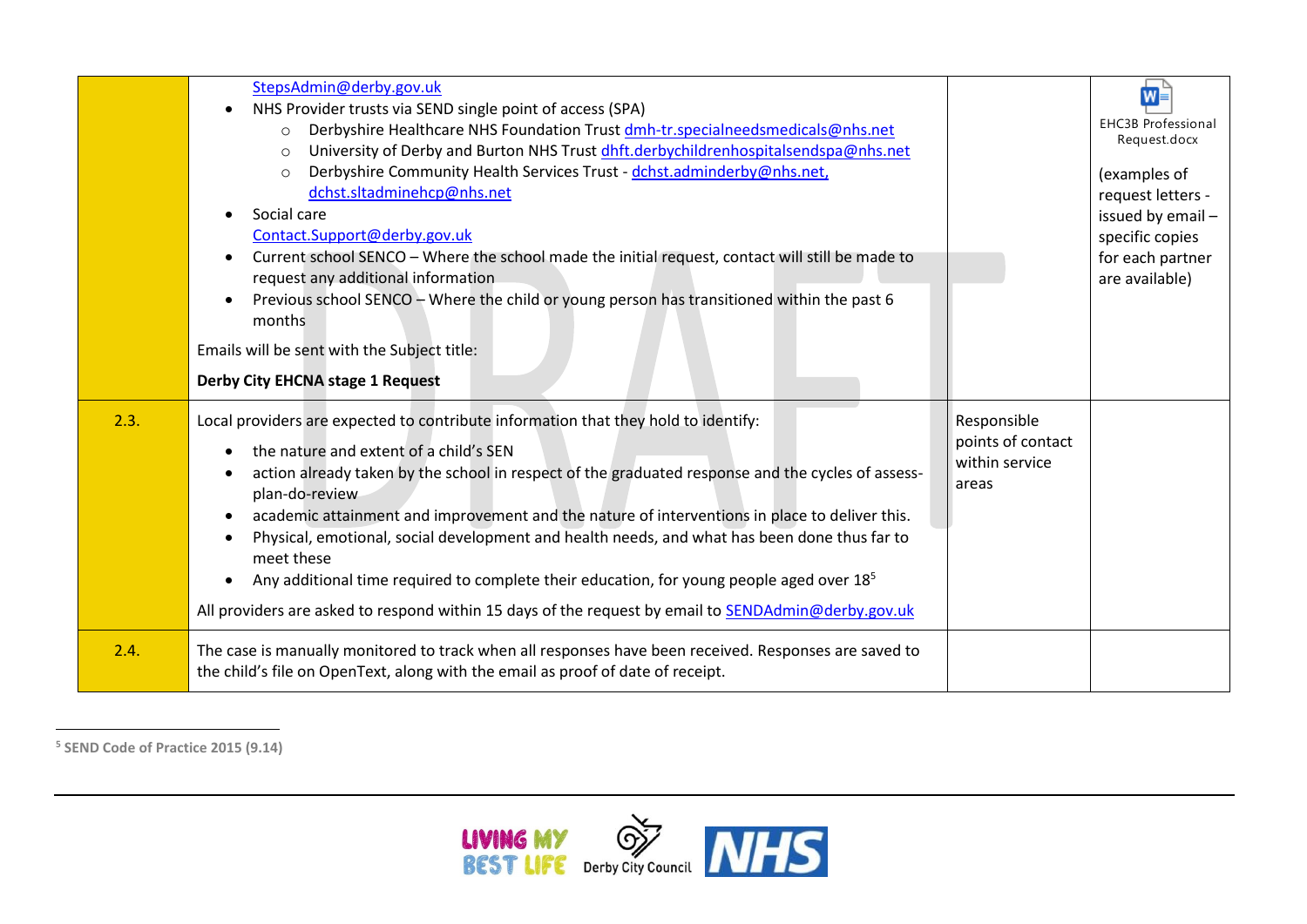#### **Educational Psychology contribution to stage 1 information gathering**

| 2.4.1. | The information request is received in the Senior Educational Psychologist email box. The senior<br>officer will review the request and check the child's file for any educational psychology input (by the<br>local authority) in the past 18 months. | Senior<br>Educational<br>Psychologist |
|--------|--------------------------------------------------------------------------------------------------------------------------------------------------------------------------------------------------------------------------------------------------------|---------------------------------------|
|        | Relevant information will be gathered from the file including:                                                                                                                                                                                         |                                       |
|        | Details of current/recent involvement, including where involvement has been requested<br>but not yet carried out<br>Recent reports, observations or visit records                                                                                      |                                       |
| 2.4.2. | Information is returned to SENDAdmin@derby.gov.uk and a copy of this is saved to the child's file<br>on OpenText                                                                                                                                       | Senior<br>Educational<br>Psychologist |

#### **Behaviour Support contribution to stage 1 information gathering**

<span id="page-7-0"></span>

| 2.4.3. | Process managed by Kingsmead Special School. Relevant officers will check their records for any<br>I involvement including referrals to the service for the child and return via email to<br>SENDAdmin@derby.gov.uk | Staff at The<br>Kingsmead School |  |
|--------|---------------------------------------------------------------------------------------------------------------------------------------------------------------------------------------------------------------------|----------------------------------|--|
|--------|---------------------------------------------------------------------------------------------------------------------------------------------------------------------------------------------------------------------|----------------------------------|--|

## **STePS contribution to stage 1 information gathering**

<span id="page-7-2"></span><span id="page-7-1"></span>

| 2.4.4. | Information request is received by the STePS admin team. The officer will review the request and<br>check the child's file for any STS team involvement over the past 18 months, including any current<br>involvement. The request is forwarded to the STS team member with recent involvement (this may<br>be more than one depending on the needs of the child) | STePS Admin<br>Officer |  |
|--------|-------------------------------------------------------------------------------------------------------------------------------------------------------------------------------------------------------------------------------------------------------------------------------------------------------------------------------------------------------------------|------------------------|--|
| 2.4.5. | Relevant information is compiled, including:<br>Details of current/recent involvement, including where involvement has been requested<br>but not yet carried out<br>Recent reports, observations or visit records                                                                                                                                                 | STS Officer            |  |

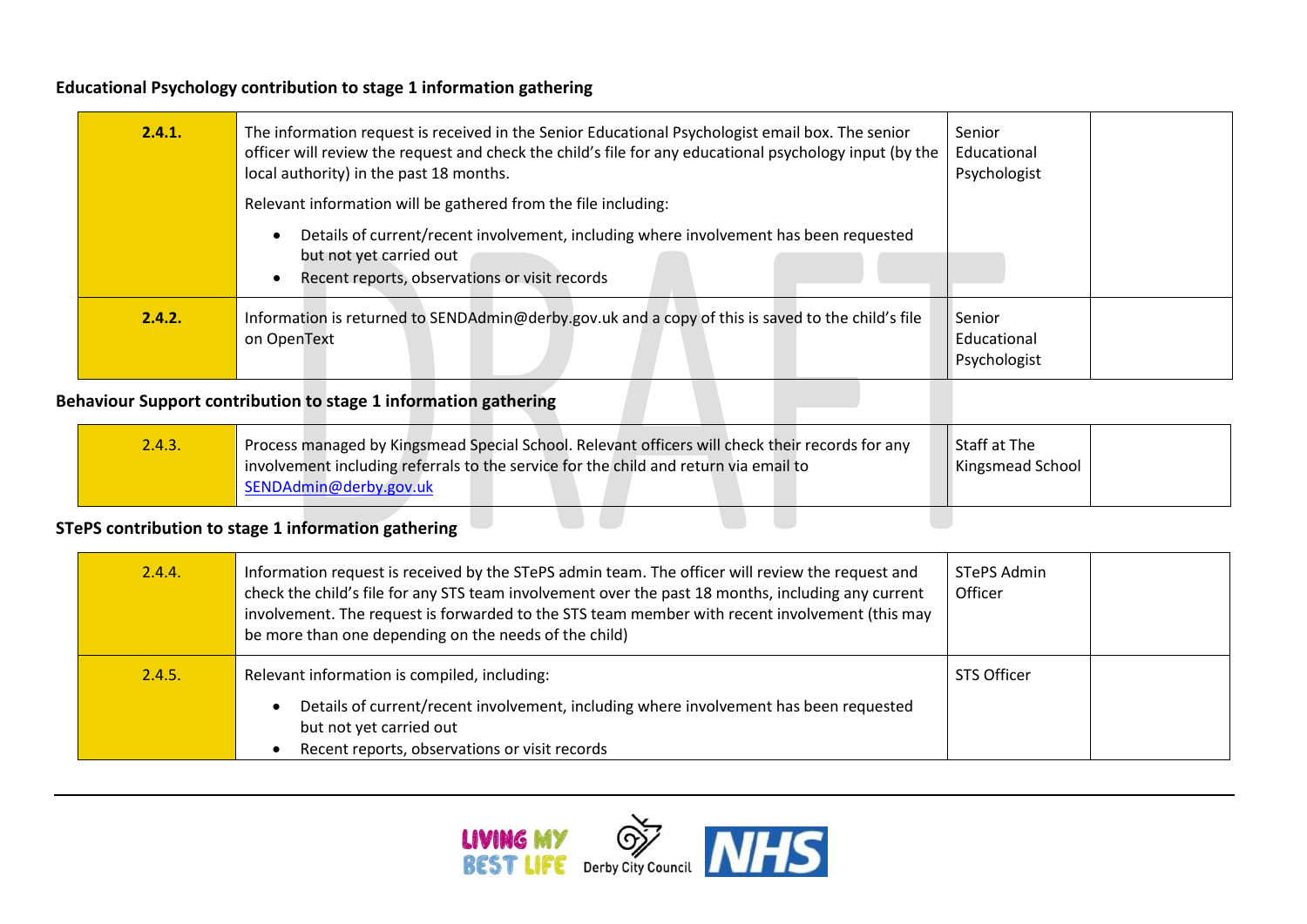|        | Details of any requests for funding to the Early Years Inclusion Fund                                              |                        |  |
|--------|--------------------------------------------------------------------------------------------------------------------|------------------------|--|
| 2.4.6. | Information is returned to SENDAdmin@derby.gov.uk and a copy of this is saved to the child's file I<br>on OpenText | STePS Admin<br>Officer |  |

#### **Health providers contribution to stage 1 information gathering**

| 2.4.7 | Please refer to NHS health SPA's standard operational procedure. |  |
|-------|------------------------------------------------------------------|--|
|       |                                                                  |  |

#### **Social care and early help contribution to stage 1 information gathering**

| 2.4.8.  | A EHCNA flag is added to social care system (LCS) to highlight that EHCP involvement is open.                                                                                                                  | Contact support                                         |
|---------|----------------------------------------------------------------------------------------------------------------------------------------------------------------------------------------------------------------|---------------------------------------------------------|
| 2.4.9.  | EHCP team use LCS to identify last known Children's worker. If access to LCS case file not available -<br>SEND team will contact Social Care Initial Reception Team (was First Contact Team) to obtain details | <b>EHCP caseworker</b>                                  |
| 2.4.10. | Relevant social worker or early help advisor will provide a summary of the current involvement with<br>a family.<br>Where the child is not known to the family the Initial response team will confirm this.    | Allocated worker<br>within social care<br>or early help |

#### **School/setting contribution to stage 1 information gathering**

<span id="page-8-0"></span>

| 2.4.11 | Procedures within individual settings will vary. The school SENCO will coordinate all relevant | <b>SENCO</b> |  |
|--------|------------------------------------------------------------------------------------------------|--------------|--|
|        | $\parallel$ information being provided and saved to the child's internal file.                 |              |  |

## <span id="page-8-4"></span><span id="page-8-1"></span>**3. Stage 1 decision whether a statutory assessment is required**

<span id="page-8-3"></span><span id="page-8-2"></span>The process of determining whether a statutory assessment of needs is required

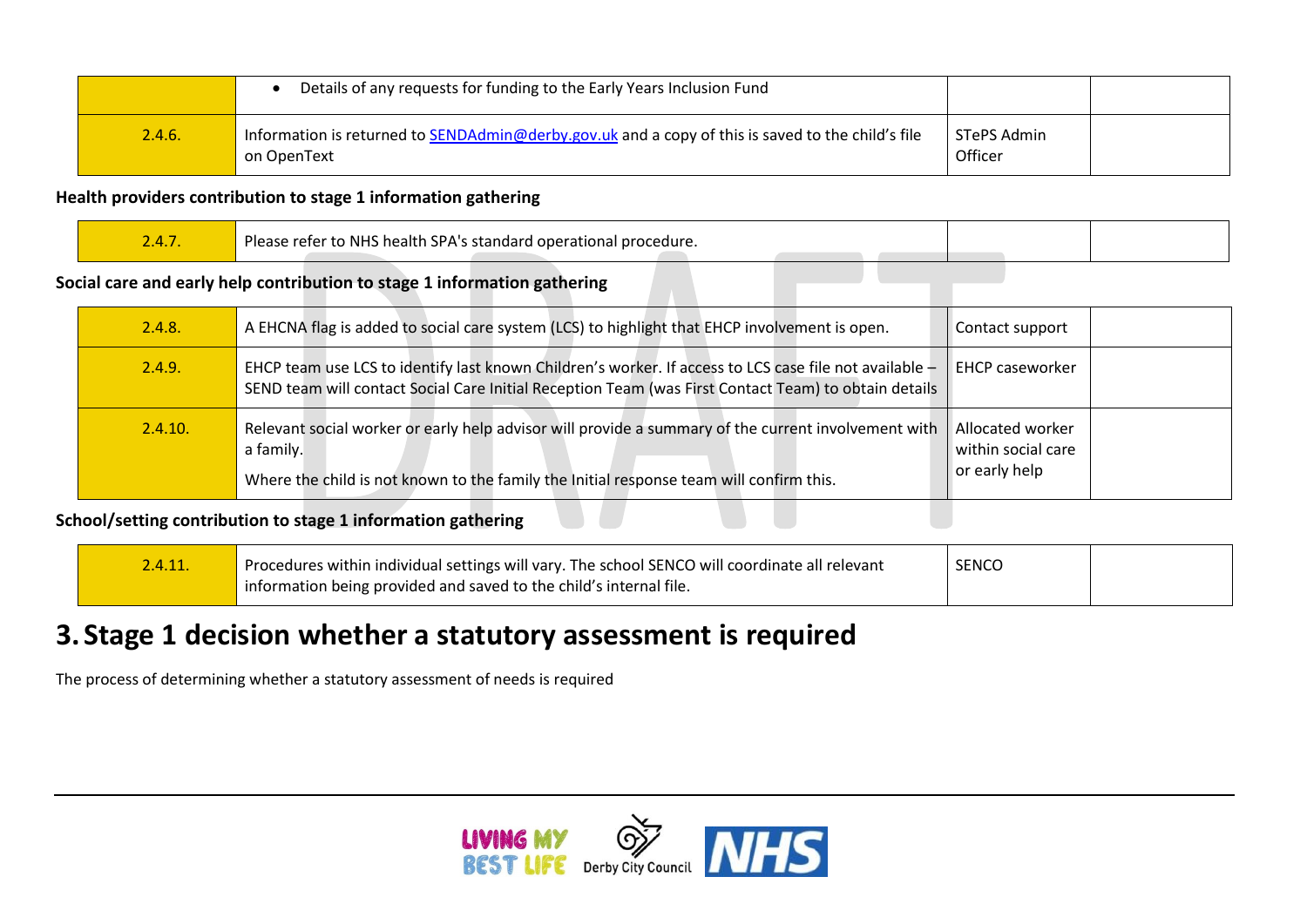| 3.1. | Following a request for an EHC needs assessment the local authority will determine whether an EHC needs<br>assessment is required. This decision will be made within 6 weeks of receipt of the request. <sup>6</sup><br>All paperwork gathered as part of the stage 1 information gathering stage will be collated and embedded<br>into an agenda document.                                                                                                                                                               | <b>EHCP Caseworker</b>         |                                                                               |
|------|---------------------------------------------------------------------------------------------------------------------------------------------------------------------------------------------------------------------------------------------------------------------------------------------------------------------------------------------------------------------------------------------------------------------------------------------------------------------------------------------------------------------------|--------------------------------|-------------------------------------------------------------------------------|
| 3.2. | EHC Assessment panel meetings are held virtually every week. 15 cases are considered at each panel.<br>Panel considers the stage 1 decision. Where panel agrees to a statutory assessment it will clearly state on<br>what grounds it meets the requirements, and in which areas of need it meets agreed local thresholds.<br>Where panel does not agree that an assessment is needed, clear rationale will be provided on the panel<br>referral form and advice for the education setting and/or parent will be provided | <b>EHC</b> assessment<br>panel | EHC01 Panel<br>referral and checklis<br>؞<br>ehc-assessment-pa<br>nel-tor.pdf |
| 3.3. | Decisions from panel are circulated by a panel representative to panel members and EHCP Officers and<br>caseworkers, within 24 hours of the panel                                                                                                                                                                                                                                                                                                                                                                         | <b>EHC</b> assessment<br>panel |                                                                               |
| 3.4. | Where panel determines that an assessment is required:<br>The allocated officer will telephone the parent and/or young person within 48hrs of the decision to explain<br>the reason for the decision and the next steps in the assessment process.<br>Email confirmation will be sent to the child's setting (via the SENCO) to confirm that a full assessment will<br>be carried out                                                                                                                                     | <b>EHCP Officer</b>            | w<br>FHC1 Yes to<br>assessment.docx                                           |
| 3.5. | Where panel determines that an assessment is not required:<br>The allocated officer will telephone the parent and/or young person within 48hrs of the decision to explain<br>the reason for the decision and the next steps in the process of supporting the child/young person to<br>access the support required.<br>A letter will be issued to confirm the parent/young person's right of appeal                                                                                                                        | <b>EHCP Officer</b>            | EHC2 Turn down to<br>assessment.docx                                          |

<sup>6</sup> **SEND Code of Practice 2015 (9.41)**

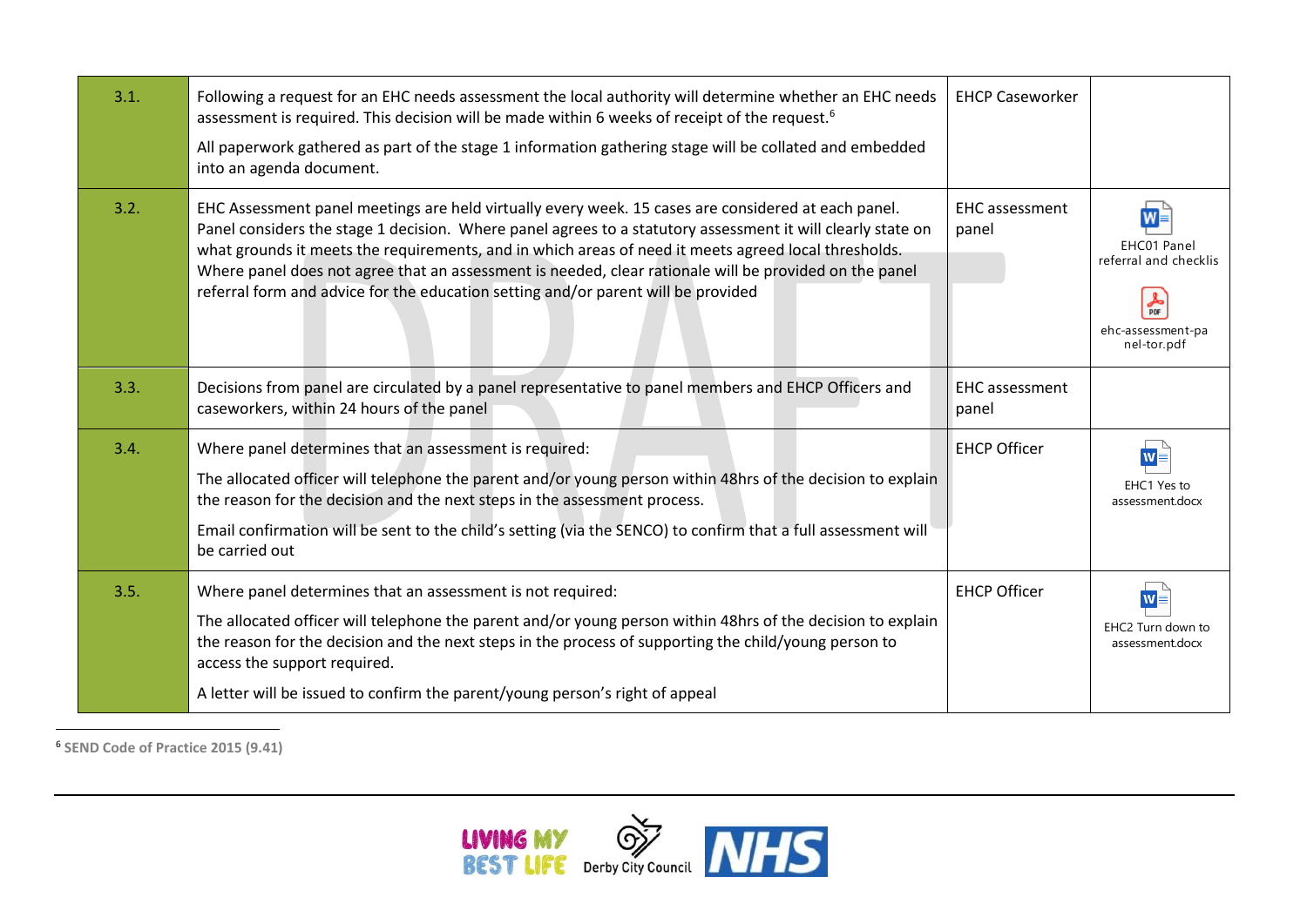| Email confirmation will be sent to the child's setting (via the SENCO) to confirm that an assessment will not $\vert$ |  |
|-----------------------------------------------------------------------------------------------------------------------|--|
| be carried out, and to share any recommendations from the assessment panel                                            |  |

## **4. Stage 2 information gathering**

The process of gathering information to inform a decision about whether an education, health and care plan is required. This section identifies the process for each contributing service to provide information

| 4.1. | Local providers, including from, education, health and social care are contacted. Requests are coordinated<br>through Synergy and a manual assessment spreadsheet.                                                                                                                                                                                                                                                                                                                                                                                                                                                                                                                                                                                                                                                                                                                                                                                                                                       | <b>EHCP caseworker</b> |                                              |
|------|----------------------------------------------------------------------------------------------------------------------------------------------------------------------------------------------------------------------------------------------------------------------------------------------------------------------------------------------------------------------------------------------------------------------------------------------------------------------------------------------------------------------------------------------------------------------------------------------------------------------------------------------------------------------------------------------------------------------------------------------------------------------------------------------------------------------------------------------------------------------------------------------------------------------------------------------------------------------------------------------------------|------------------------|----------------------------------------------|
| 4.2. | Email requests will be sent to the following local area points of contact:<br>Education Psychology - EPSStatutory@derby.gov.uk<br><b>STePS Team</b><br>StepsAdmin@derby.gov.uk<br>NHS Provider trusts via SEND single point of access (SPA)<br>Derbyshire Healthcare NHS Foundation Trust dmh-tr.specialneedsmedicals@nhs.net<br>$\circ$<br>University of Derby and Burton NHS Trust dhft.derbychildrenhospitalsendspa@nhs.net<br>$\circ$<br>Derbyshire Community Health Services Trust - dchst.adminderby@nhs.net,<br>$\circ$<br>dchst.sltadminehcp@nhs.net<br>Social care<br>Contact.Support@derby.gov.uk<br>Current school SENCO - Where the school made the initial request, contact will still be made to<br>request any additional information<br>The parent will be contacted to ascertain whether any additional services are involved in the child's<br>education, health and care, to understand whether additional advice is required.<br>A standard advice template is emailed to each SPA.7 | <b>EHCP caseworker</b> | $W \equiv$<br><b>EHC6A Prof</b><br>Cont.docx |

<span id="page-10-0"></span><sup>7</sup> **SEND Code of Practice 2015 (9.49)**

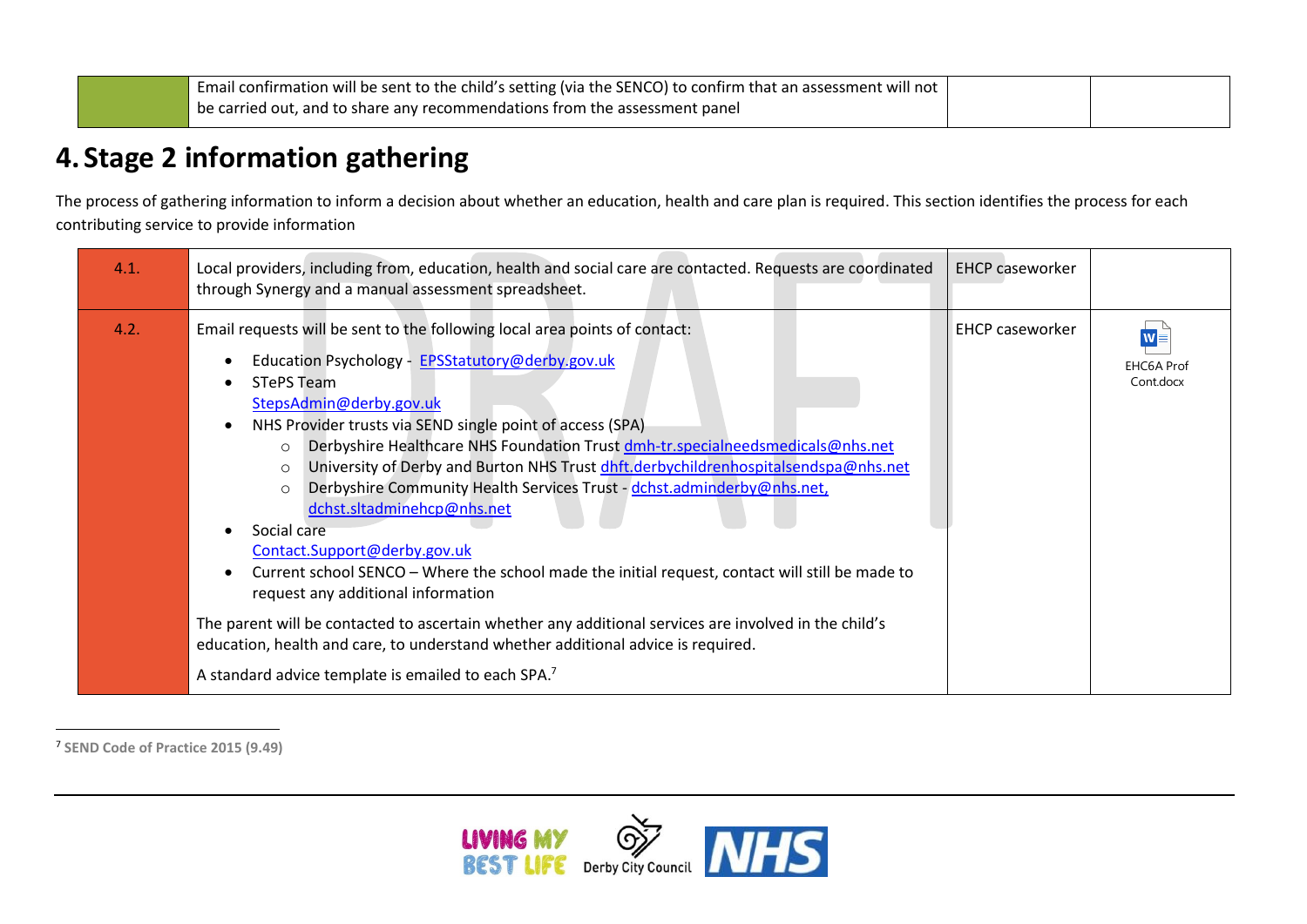|      | Emails will be sent with the Subject title:                                                                                                                                              |                        |  |
|------|------------------------------------------------------------------------------------------------------------------------------------------------------------------------------------------|------------------------|--|
|      | <b>Derby City EHCNA Stage 2 Request</b>                                                                                                                                                  |                        |  |
| 4.3. | All providers are asked to respond within 6 weeks of the request by email to SENDAdmin@derby.gov.uk <sup>8</sup>                                                                         |                        |  |
| 4.4. | The case is manually monitored to track when all responses have been received. Responses are saved to<br>the child's file on OpenText, along with the email as proof of date of receipt. | <b>EHCP Caseworker</b> |  |

#### **Educational Psychology contribution to stage 2 information gathering**

| 4.4.1. | The information request is received in the Senior Educational Psychologist email box. The senior<br>officer will review the request and allocate it to the officer linked to the child's current attendance<br>or where a different EP has been more recently involved with the child, to that EP. | Senior<br>Educational<br>Psychologist |                               |
|--------|----------------------------------------------------------------------------------------------------------------------------------------------------------------------------------------------------------------------------------------------------------------------------------------------------|---------------------------------------|-------------------------------|
| 4.4.2. | This EP will make contact school staff and parents to arrange a meeting. The EP will also usually<br>meet the child or young person to carry out an assessment of their special educational needs.                                                                                                 | Educational<br>Psychologist           | WE<br>EHC6B Prof<br>Cont.docx |
| 4.4.3. | The Senior Educational Psychologist checks Educational Advice quarterly picking reports at random<br>for QA.                                                                                                                                                                                       | Senior<br>Educational<br>Psychologist |                               |
| 4.4.4. | Information is returned to SENDAdmin@derby.gov.uk and a copy of this is saved to the child's file<br>on OpenText                                                                                                                                                                                   | <b>STePS Admin</b><br>Officer         |                               |

#### <span id="page-11-0"></span>**STePS contribution to stage 2 information gathering**

| 4.4.5. | I Information request is received by the STePS admin team and allocated to the most appropriate | STePS Admin |  |
|--------|-------------------------------------------------------------------------------------------------|-------------|--|
|        | officer depending on the needs of the child.                                                    | Officer     |  |

<span id="page-11-1"></span><sup>8</sup> **SEND Code of Practice 2015 (9.52)**

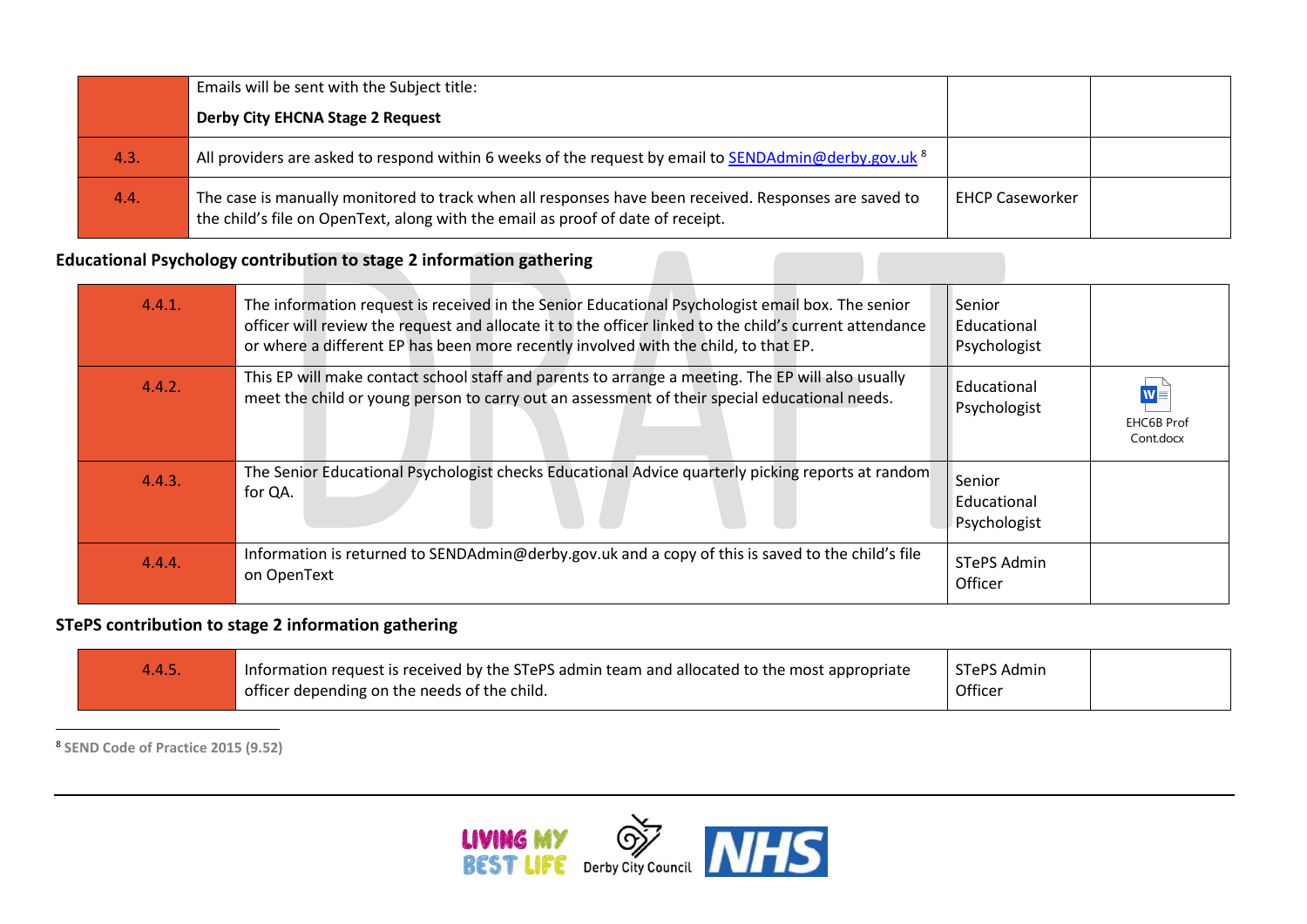| 4.4.6. | If the STS Team member will be writing an Educational Advice (Hearing and Vision Teams) they will<br>contact the parent to discuss the assessment. If the STS Team member will be writing an<br>Educational Advice (Hearing and Vision Teams) they will contact the school/ setting and other<br>involved professionals including the EP.<br>The officer will prepare a written advice on the local authority template | Specialist<br><b>Teaching Service</b><br>Officer             | $W \equiv$<br><b>EHC6F Prof</b><br>Cont.docx |
|--------|------------------------------------------------------------------------------------------------------------------------------------------------------------------------------------------------------------------------------------------------------------------------------------------------------------------------------------------------------------------------------------------------------------------------|--------------------------------------------------------------|----------------------------------------------|
| 4.4.7. | If the STS Team member won't be providing an Educational Advice but has had recent involvement<br>(EIT, SCA team and PD team) they will contact the EP to discuss their involvement and<br>recommendations for provision. These are sometimes also provided in writing to the EP for<br>inclusion in their Psychological Advice.                                                                                       | Specialist<br><b>Teaching Service</b><br>Officer             |                                              |
| 4.4.8. | The team manager checks Educational Advice quarterly picking reports at random for QA. Teachers<br>have guidance on wording and content for Educational Advice.                                                                                                                                                                                                                                                        | Specialist<br><b>Teaching Service</b><br><b>Team Manager</b> |                                              |
| 4.4.9. | Information is returned to SENDAdmin@derby.gov.uk and a copy of this is saved to the child's file<br>on OpenText                                                                                                                                                                                                                                                                                                       | <b>STePS Admin</b><br>Officer                                |                                              |

### **Health providers contribution to stage 2 information gathering**

<span id="page-12-0"></span>

| 4.4.10. | Please refer to NHS health SPA's standard operational procedure. | W                       |
|---------|------------------------------------------------------------------|-------------------------|
|         |                                                                  | EHC6G Prof<br>Cont.docx |
|         |                                                                  | $w \equiv$              |
|         |                                                                  | EHC6C Prof<br>Cont.docx |
|         |                                                                  | w∎                      |
|         |                                                                  | EHC6D Prof<br>Cont.docx |
|         |                                                                  |                         |

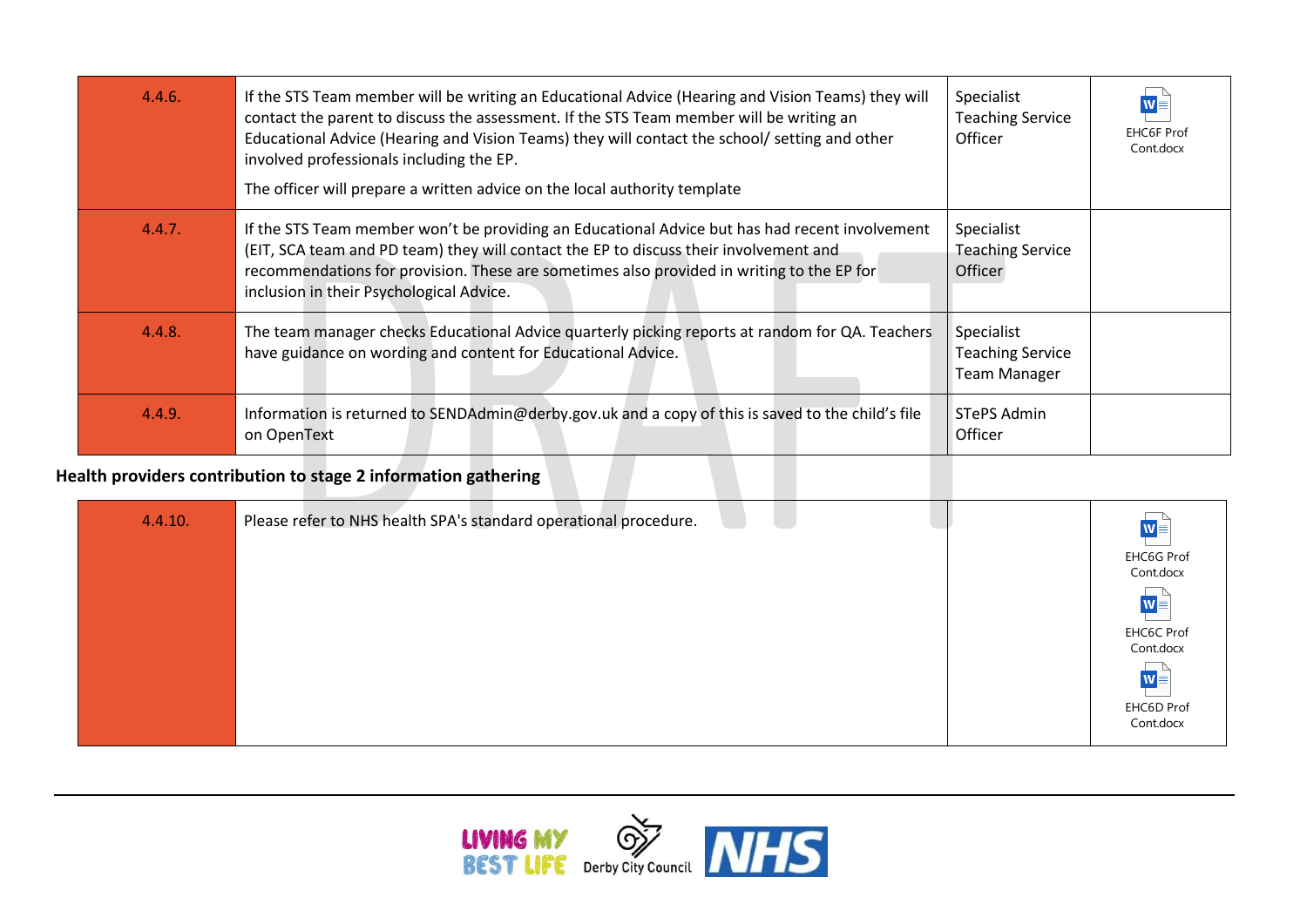#### **Social care and early help contribution to stage 2 information gathering**

| 4.4.11. | EHCP team use LCS to identify last known Children's worker. If access to LCS case file not available -<br>SEND team will contact Social Care Initial Reception Team (was First Contact Team) to obtain<br>details.<br>For open cases/cases closed in last 3 months: SEND Team e mail last allocated Children's worker<br>and SEND Champion for that service, requesting completion of template for Social Care information<br>to inform EHC assessment.<br>For cases closed over 3 months or Not Known: SEND Team complete online referral to the Initial<br>Reception Team (was First Contact Team) to make request for completion of template for Social<br>Care information to inform EHC assessment. | <b>EHCP Caseworker</b>                                                      |                                                 |
|---------|----------------------------------------------------------------------------------------------------------------------------------------------------------------------------------------------------------------------------------------------------------------------------------------------------------------------------------------------------------------------------------------------------------------------------------------------------------------------------------------------------------------------------------------------------------------------------------------------------------------------------------------------------------------------------------------------------------|-----------------------------------------------------------------------------|-------------------------------------------------|
| 4.4.12. | Where there is already an allocated worker, they complete the template for Social Care information<br>to inform EHC assessment.                                                                                                                                                                                                                                                                                                                                                                                                                                                                                                                                                                          | Social/early help<br>worker                                                 | $W \equiv$<br><b>EHC6E Prof Cont</b><br>v2.docx |
| 4.4.13. | For cases closed over 3 months or Not Known: Initial Reception Team Social Worker and Early Help<br>Advisor complete joint visit to family to assess whether: Early Help/Single Assessment needed, or<br>whether family do not meet threshold for Early Help/Social Care. If the threshold is not met, the<br>rationale should be clearly recorded on LCS and on the template for Social Care information to<br>inform EHC assessment.                                                                                                                                                                                                                                                                   | Initial Reception<br><b>Team Social</b><br>Worker and Early<br>Help Advisor |                                                 |
| 4.4.14. | Template is returned to <b>SENDAdmin@derby.gov.uk</b> , copying in the SEND champion for that area,<br>and saved to the child's file on Opentext                                                                                                                                                                                                                                                                                                                                                                                                                                                                                                                                                         |                                                                             |                                                 |

#### <span id="page-13-0"></span>**School/setting contribution to stage 2 information gathering**

<span id="page-13-1"></span>

| 4.4.15 | Procedures within individual settings will vary. The school SENCO will coordinate all relevant | <b>SENCO</b> |  |
|--------|------------------------------------------------------------------------------------------------|--------------|--|
|        | information being provided and saved to the child's internal file                              |              |  |

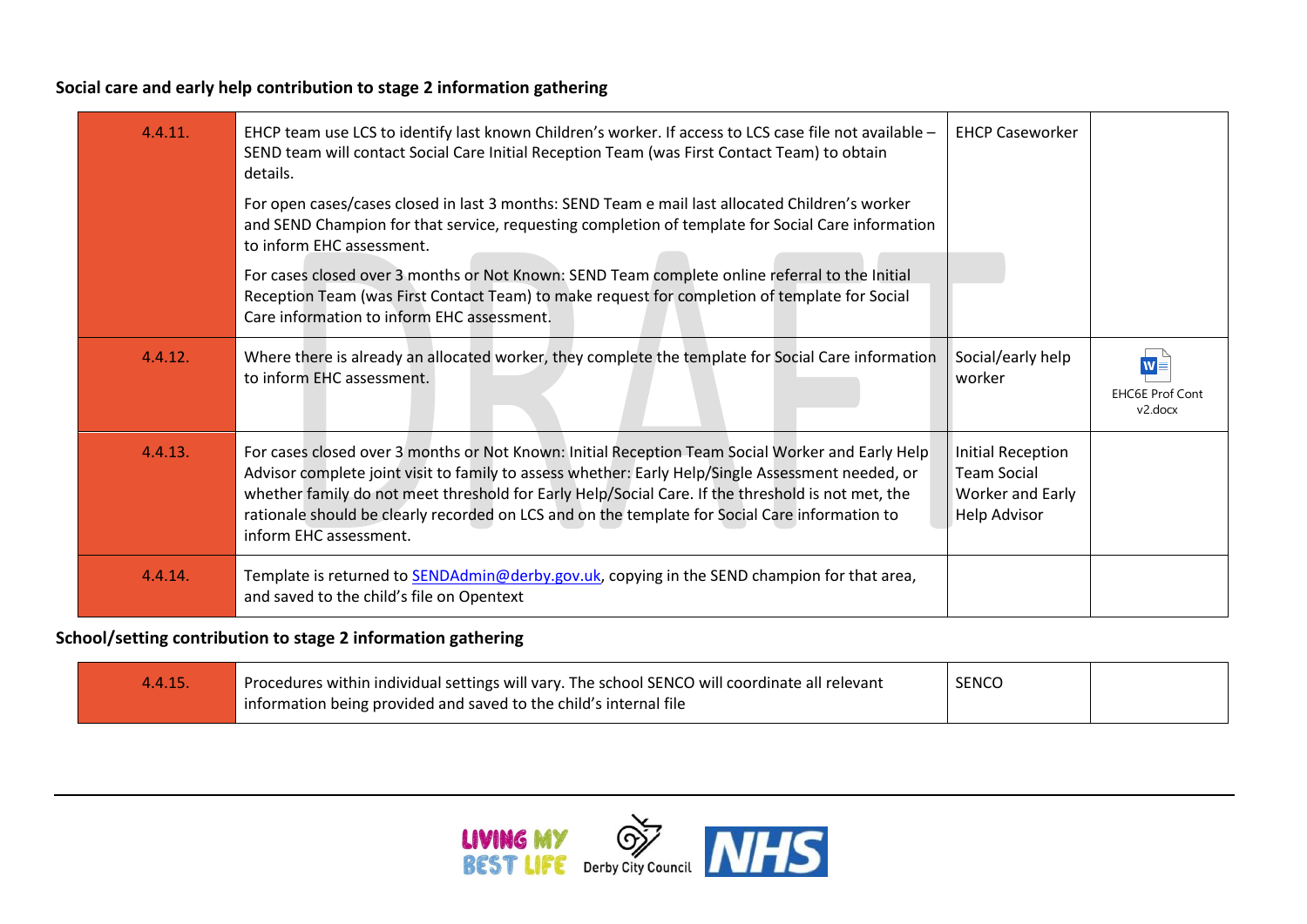## **5. Stage 2 decision whether an EHCP is required**

The process of determining whether provision in accordance with an education, health and care plan is required

<span id="page-14-0"></span>

| 5.1. | Following the completion of an EHC needs assessment the local authority will determine whether an EHC<br>needs assessment is required. This decision will be made within 16 weeks of receipt of the request.<br>All paperwork gathered as part of the stage 1 information gathering will be collated and embedded into an<br>agenda document. In addition all paperwork gathered as part of the stage 2 information gathering will be<br>collated and embedded into the same agenda.                                                                    | <b>EHCP Caseworker</b>         |                                              |
|------|---------------------------------------------------------------------------------------------------------------------------------------------------------------------------------------------------------------------------------------------------------------------------------------------------------------------------------------------------------------------------------------------------------------------------------------------------------------------------------------------------------------------------------------------------------|--------------------------------|----------------------------------------------|
| 5.2. | EHC Assessment panel meetings are held virtually every week. Where panel agrees that provision is<br>required in accordance with an EHCP, it will clearly state on what grounds it meets the requirements.<br>Where panel does not agree that an EHCP is needed, clear rationale will be provided on the panel referral<br>form and advice for the education setting and/or parent will be provided.                                                                                                                                                    | <b>EHC</b> assessment<br>panel |                                              |
| 5.3. | Decisions from panel are circulated by a panel representative to panel members and EHCP Officers and<br>caseworkers, within 24 hours of the panel                                                                                                                                                                                                                                                                                                                                                                                                       | <b>EHC</b> assessment<br>panel |                                              |
| 5.4. | Where panel determines that an EHCP is required:<br>The allocated officer will telephone the parent and/or young person within 48hrs of the decision to explain<br>the reason for the decision and the next steps in the assessment process.<br>Email confirmation will be sent to the child's setting (via the SENCO) to confirm that a full assessment will<br>be carried out                                                                                                                                                                         | <b>EHCP Officer</b>            |                                              |
| 5.5. | Where panel determines that an EHCP is not required:<br>The allocated officer will telephone the parent and/or young person within 48hrs of the decision to explain<br>the reason for the decision and the next steps in the assessment process.<br>A letter will be issued to confirm the parent/young person's right of appeal<br>Email confirmation will be sent to the child's setting (via the SENCO) to confirm that an assessment will not<br>be carried out, and to share any recommendations from the assessment panel. Documentation gathered | <b>EHCP Officer</b>            | $w \equiv$<br>EHC5 Turn down to<br>plan.docx |

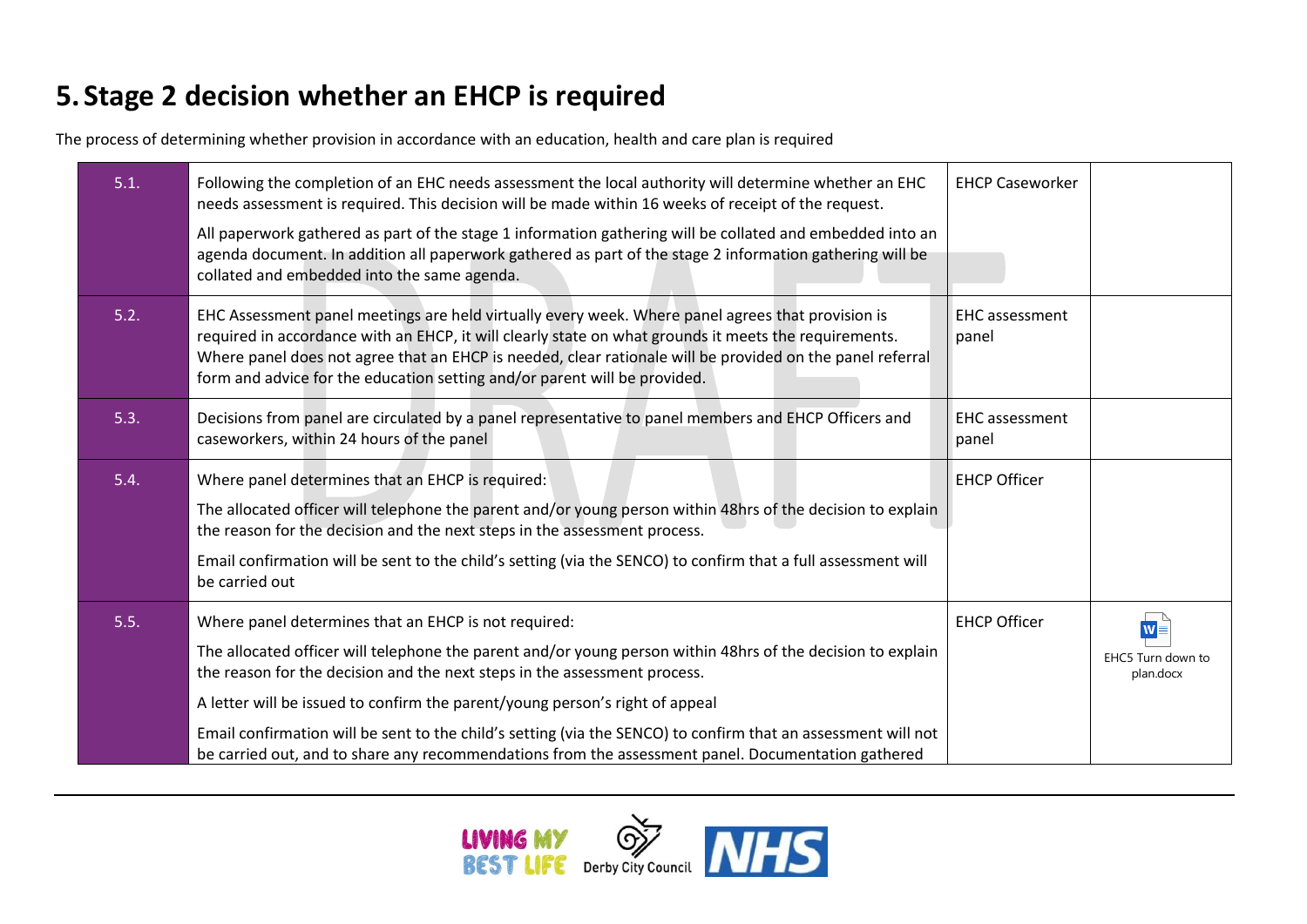| as part of the needs assessment will be shared with the setting by secure email. |  |
|----------------------------------------------------------------------------------|--|
|                                                                                  |  |

## **6.The draft EHC plan**

The process of formulating and sharing a draft EHCP. This section includes details on the process of determining the correct provision and the allocation of specialist provision.

| 6.1. | Where, in the light of an EHC needs assessment, it is necessary for special educational provision to be<br>made in accordance with an EHC plan, the local authority will prepare a plan.                                                                                                                                                                                                                                                                                                                                                                 | <b>EHCP Officer</b>                           |                                             |
|------|----------------------------------------------------------------------------------------------------------------------------------------------------------------------------------------------------------------------------------------------------------------------------------------------------------------------------------------------------------------------------------------------------------------------------------------------------------------------------------------------------------------------------------------------------------|-----------------------------------------------|---------------------------------------------|
| 6.2. | The EHC plan will be drafted without delay following the decision to issue one. The EHCP officer will review<br>the advices received through the stage 2 information gathering and directly contact any professionals who<br>have contributed to clarify any information to allow for a plan to be drafted. <sup>9</sup>                                                                                                                                                                                                                                 | <b>EHCP Officer</b>                           | <b>EHC Plan Blank</b><br>Template 2020.docx |
| 6.3. | The parent, and the young person when aged over 16, will be given a minimum of 15 days to respond to<br>the draft plan. Feedback should be provided by:<br>SENDAdmin@derby.gov.uk<br>SEND Admin Team, Derby City Council, Council House, Corporation Street, Derby DE1 2FS<br>Directly to the EHCP Officer<br>The parent will be asked to provide their preferred educational setting as part of this consultation period if<br>they have not already expressed this in the assessment process.                                                          |                                               | EHC7 Draft to<br>parent.docx                |
| 6.4. | The LA will share all draft plans with NHS provider service that have contributed to advice at stage 1-2. All<br>provision stated in section G will be confirmed as agreed by Derby and Derbyshire NHS provider services as<br>available within the Derby Local Offer or has been commissioned specifically by Derby & Derbyshire CCG.<br>If the service has not been commissioned the LA will email ddccg.childrenscommissioning@nhs.net with<br>details the email should be entitled "Urgent action please - EHCP need identified without commissioned | <b>EHCP Officer</b><br><b>EHCP caseworker</b> |                                             |

<span id="page-15-0"></span><sup>9</sup> **SEND Code of Practice 2015 (9.61, 9.62, 9.69)**

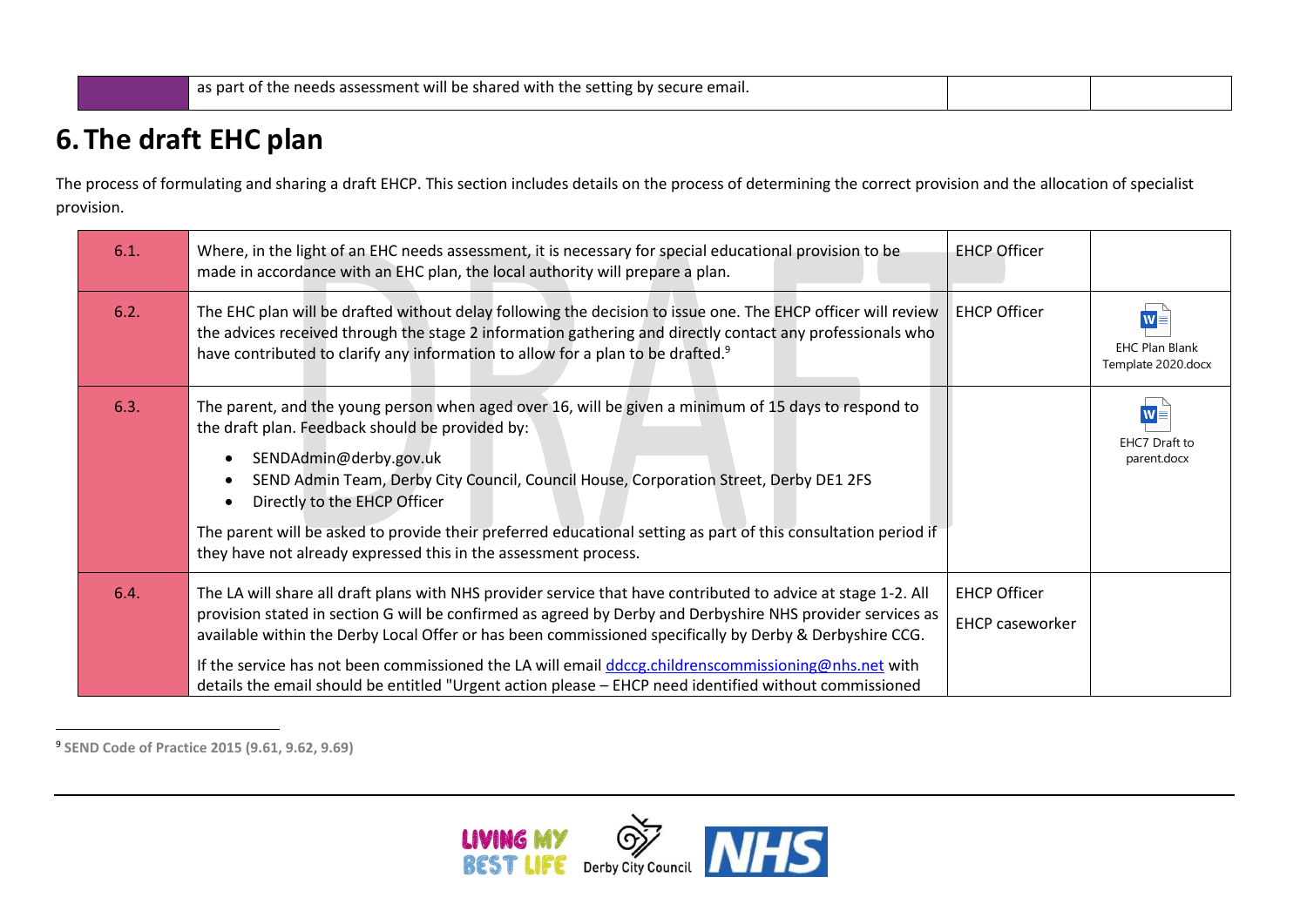|      | service " and children's commissioners will action.                                                                                                                                                                                                              |                                         |  |
|------|------------------------------------------------------------------------------------------------------------------------------------------------------------------------------------------------------------------------------------------------------------------|-----------------------------------------|--|
| 6.5. | Any amendments will be considered without delay and discussed with the parent. An amended draft plan<br>will be issued where appropriate. The draft plan will be issued with a watermark 'AMENDED DRAFT' and<br>the version history will be updated on the plan. | <b>EHCP Officer</b>                     |  |
|      | Amendments will be made easy to identifiable to the parent through a consistent convention of:                                                                                                                                                                   |                                         |  |
|      | Bold type - proposed changes                                                                                                                                                                                                                                     |                                         |  |
|      | <b>Bold strikethrough - proposed deletions</b>                                                                                                                                                                                                                   |                                         |  |
| 6.6. | Where a draft plan cannot be finalised the Senior SEND Officer will support the officer to determine<br>whether additional co-production is required or, in very rare circumstances, if the plan should be finalised<br>without full parental agreement          | EHCP Officer,<br>Senior EHCP<br>Officer |  |

# **7.Agreeing a placement in SECTION I**

| 7.1. | The draft plan will be shared with appropriate settings within the local offer. The local authority will<br>always consult with the parental preference if it is a designated section 41 school <sup>10</sup> . Where the school is<br>not section 41, the decision to consult with them will be made by the EHCP Manager and/or<br><b>Commissioning Manager.</b><br>Where the parent makes a request for a specific mainstream school, college or other setting, the local<br>authority will consult with: | <b>EHCP</b><br>Caseworker,<br><b>EHCP Manager,</b><br>Commissioning<br>Manager | $w \equiv$<br>EHC16 mainstream<br>consultation.docx<br>$W \equiv$<br><b>EHC17 Special</b> |
|------|-------------------------------------------------------------------------------------------------------------------------------------------------------------------------------------------------------------------------------------------------------------------------------------------------------------------------------------------------------------------------------------------------------------------------------------------------------------------------------------------------------------|--------------------------------------------------------------------------------|-------------------------------------------------------------------------------------------|
|      | The parental preference<br>a)<br>The catchment mainstream school (if different) or provider<br>b)                                                                                                                                                                                                                                                                                                                                                                                                           |                                                                                | Consultation.docx                                                                         |
|      | Where the parent makes a request for a specific special school, college or other setting, the local authority<br>will consult with:                                                                                                                                                                                                                                                                                                                                                                         |                                                                                |                                                                                           |
|      | The parental preference special school<br>a)                                                                                                                                                                                                                                                                                                                                                                                                                                                                |                                                                                |                                                                                           |

<span id="page-16-0"></span><sup>10</sup> **Section 41 of the Children and Families Act 2014**

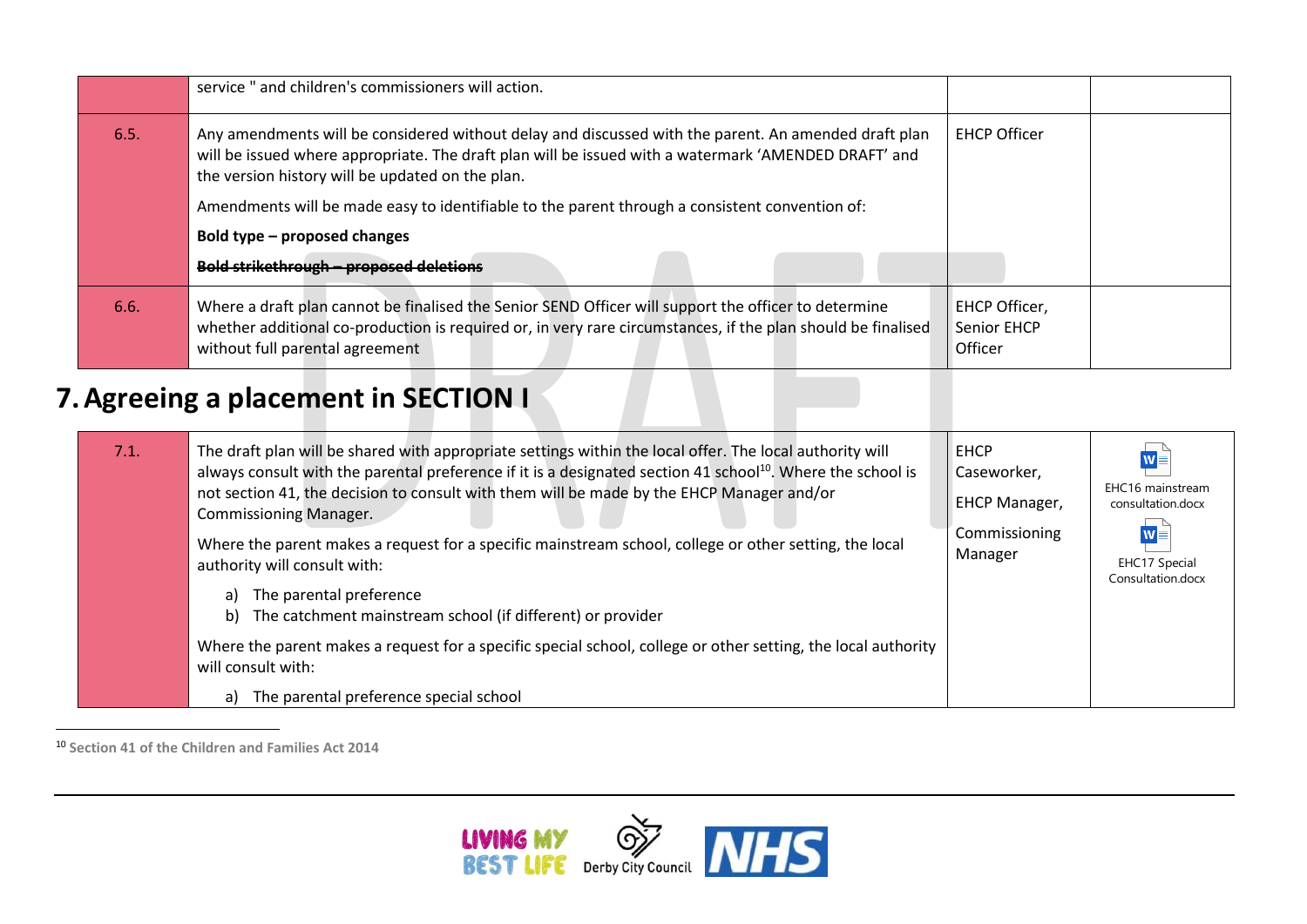|      | An alternative special school appropriate to the area of need (where one exists)<br>b)<br>The catchment mainstream school (if different) or provider<br>C)<br>An appropriate enhanced resource provision<br>d)<br>Each school/setting will be given 15 days to respond. Consultations will be sent to the school via secure<br>email                                                                                                               |                     |                                                                                       |
|------|----------------------------------------------------------------------------------------------------------------------------------------------------------------------------------------------------------------------------------------------------------------------------------------------------------------------------------------------------------------------------------------------------------------------------------------------------|---------------------|---------------------------------------------------------------------------------------|
| 7.2. | Where the parent is requesting a specialist placement or, where the EHCP Officer is recommending a<br>specialist placement the placement will be considered at Resource Allocation Panel (RAP). This includes,<br>maintained specialist provision, independent placements, and enhanced resource provision.<br>The officer will prepare paperwork including the draft plan, and relevant consultation responses along<br>with a RAP referral form. | <b>EHCP Officer</b> | Terms of<br>reference for Rap<br>under review<br>RAR01 RAP referral<br>and audit.docx |
| 7.3. | The decision from RAP will communicated to the parent, young person (post 16 only) and where<br>appropriate, the education setting, via a phone call or email depending on the parent/young person<br>preference within 48 hours of the panel decision being confirmed.<br>The named setting/provider, and existing setting/provider (where this is different) will also be notified by<br>phone or email.                                         | <b>EHCP Officer</b> |                                                                                       |

# **8.The final plan**

The process of formulating and sharing a finalised EHCP

<span id="page-17-0"></span>

| 8.1. | A final plan is issued by post in all cases to the parent and shared with:                                   | EHCP caseworker | $W =$                                       |
|------|--------------------------------------------------------------------------------------------------------------|-----------------|---------------------------------------------|
|      | The current and/or prospective school setting<br>$\bullet$<br>Relevant NHS service via appropriate SPA email |                 | EHC8 Final plan<br>issued.docx              |
|      | Where appropriate:                                                                                           |                 | WE                                          |
|      | Relevant social care team via the allocated worker or initial response                                       |                 | <b>EHC Plan Blank</b><br>Template 2020.docx |
|      | Health providers and social care teams will add a EHCP flag to recording systems to ensure that              |                 |                                             |